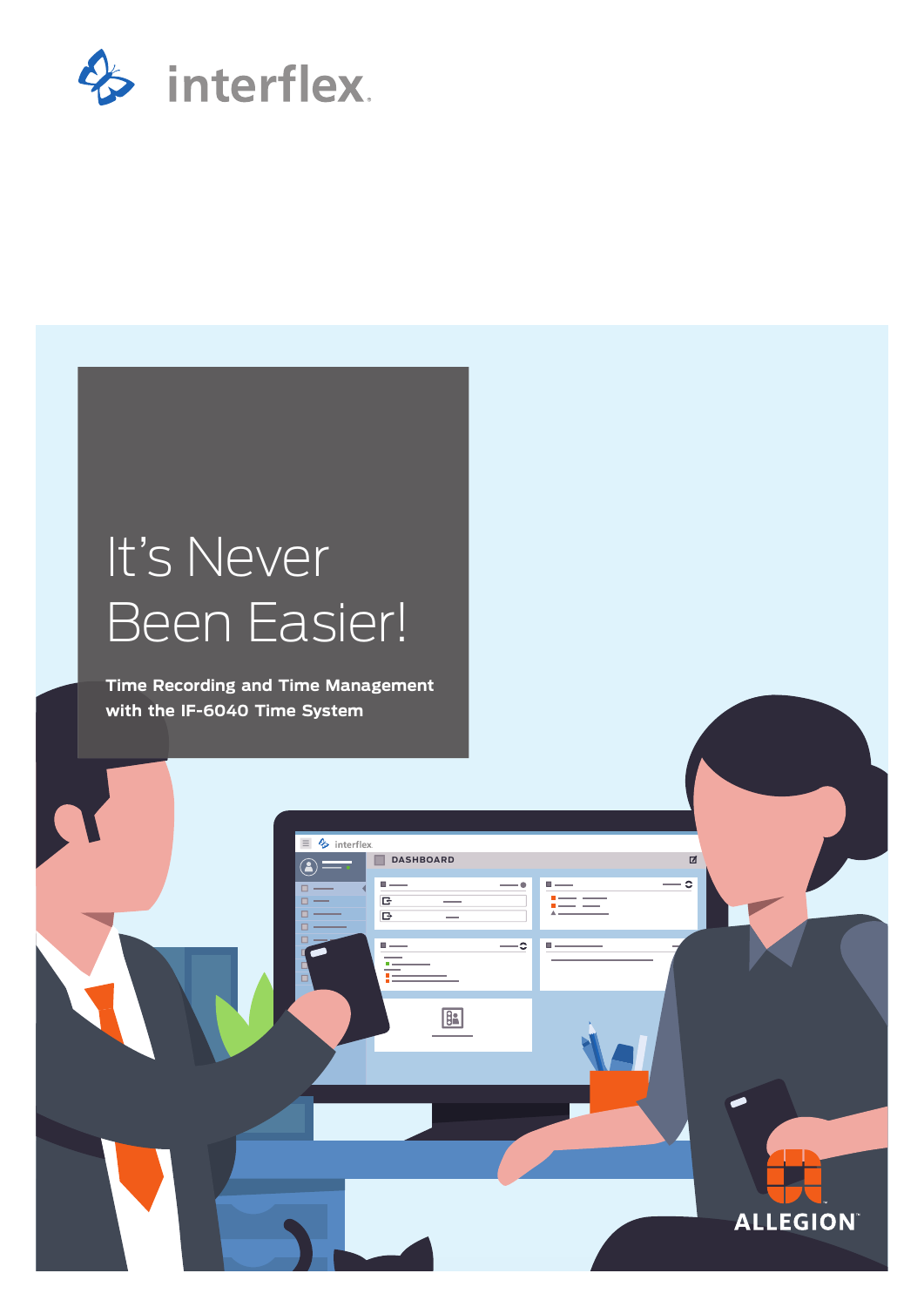#### **Contents**

| Our Solutions at a Glance          |   |
|------------------------------------|---|
| Editorial                          | з |
| Overview                           |   |
| Time Recording and Time Management | h |



| Time Recording with IF-6040 Time | 8  |
|----------------------------------|----|
| Workflow                         | 10 |
| <b>Reports</b>                   | 12 |
| <b>Customer Service</b>          | 14 |

## "Customized Solutions for State-of-the-Art Access Control and Time Recording"

#### **You want to move your business forward**

Your goal is to increase the security of your company's access points and to efficiently manage working time as a resource. To do this, you need a partner that you can completely trust. You are not looking for a product - you are looking for the right solution. What you need is a complete, no-worries service that will steer you through the entire process, from consultation right through to system maintenance. One of our strengths is our ability to identify your requirements and work with you to develop a customized solution.

#### **You require flexibility and efficiency**

Would you like to integrate existing components while simultaneously meeting multiple time management and access security requirements? If you do not want to replace existing hardware for access to your business or for recording working times, our interfaces offer a range of options for fast and easy integration. We also include a large number of modules in your solution, such as visitor management or a security control center.

**You demand high standards of a modern system**  In line with the trend for digitalization, you are aiming for total simplicity and convenience for your internal processes. Solutions for smartphones, employee self-service and smart visitor management will help you to take the load off your employees and give them more time for other tasks.

Bernhard Sommer General Manager Interflex

#### **You insist on quality**

We use a quality management system certified by TÜV Rheinland and are ISO 9001:2008-compliant. Furthermore, we are ISO 27001:2013 certified in the field of IT security. Whether you have 50 or 100,000 employees, we have been leaders in the field of access control and time recording for more than forty years and will continue to rise to your challenges in the future.

## Our Solutions at a Glance

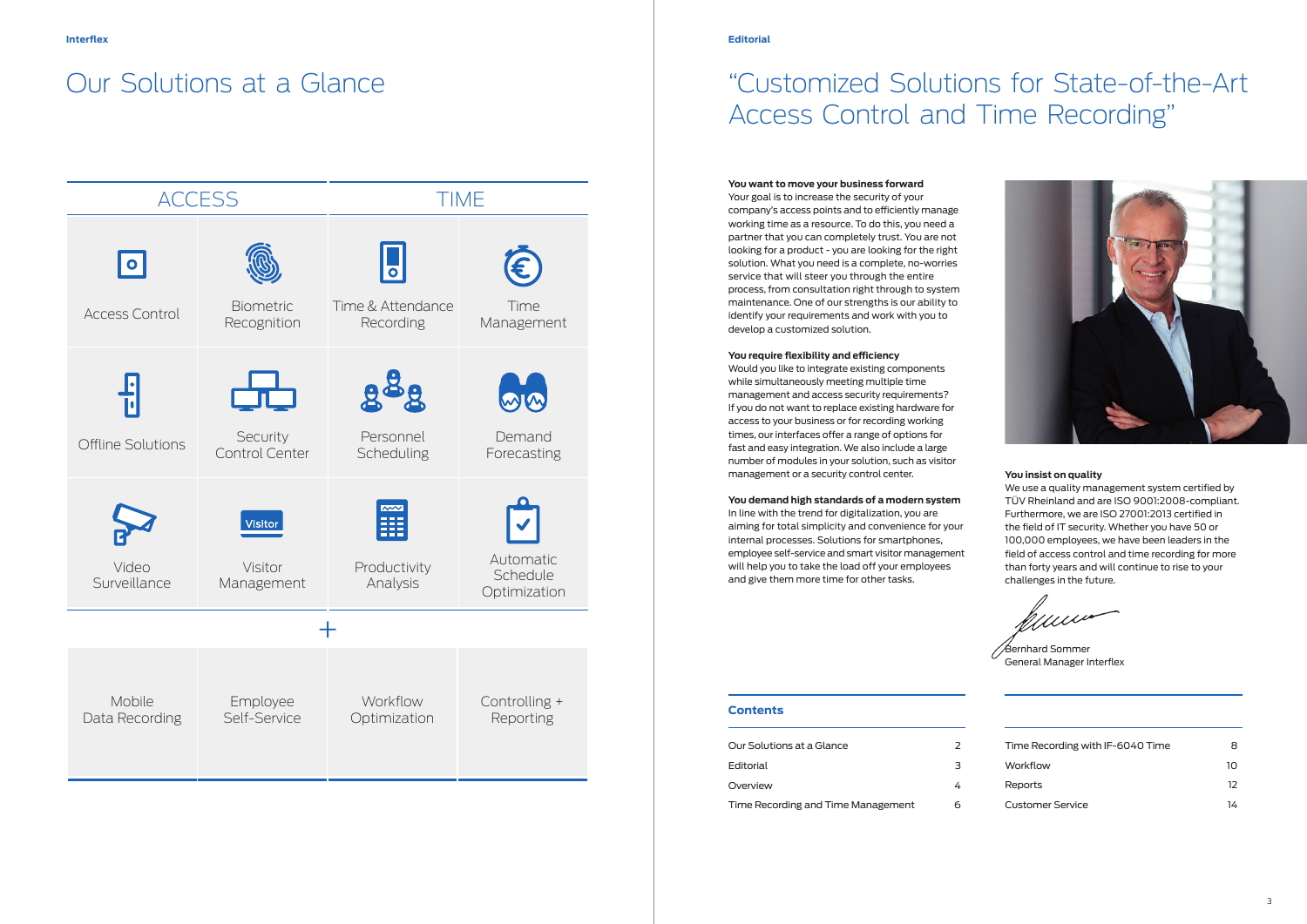Time data is the most significant foundation for your company's personnel management.

Both you and your employees benefit from time recording.

Our solution is geared towards your needs – today and in the future.

Our service offering comprises consultation, implementation, installation, maintenance, training and support.

## Time Recording from One Provider – Convenience at its Best!

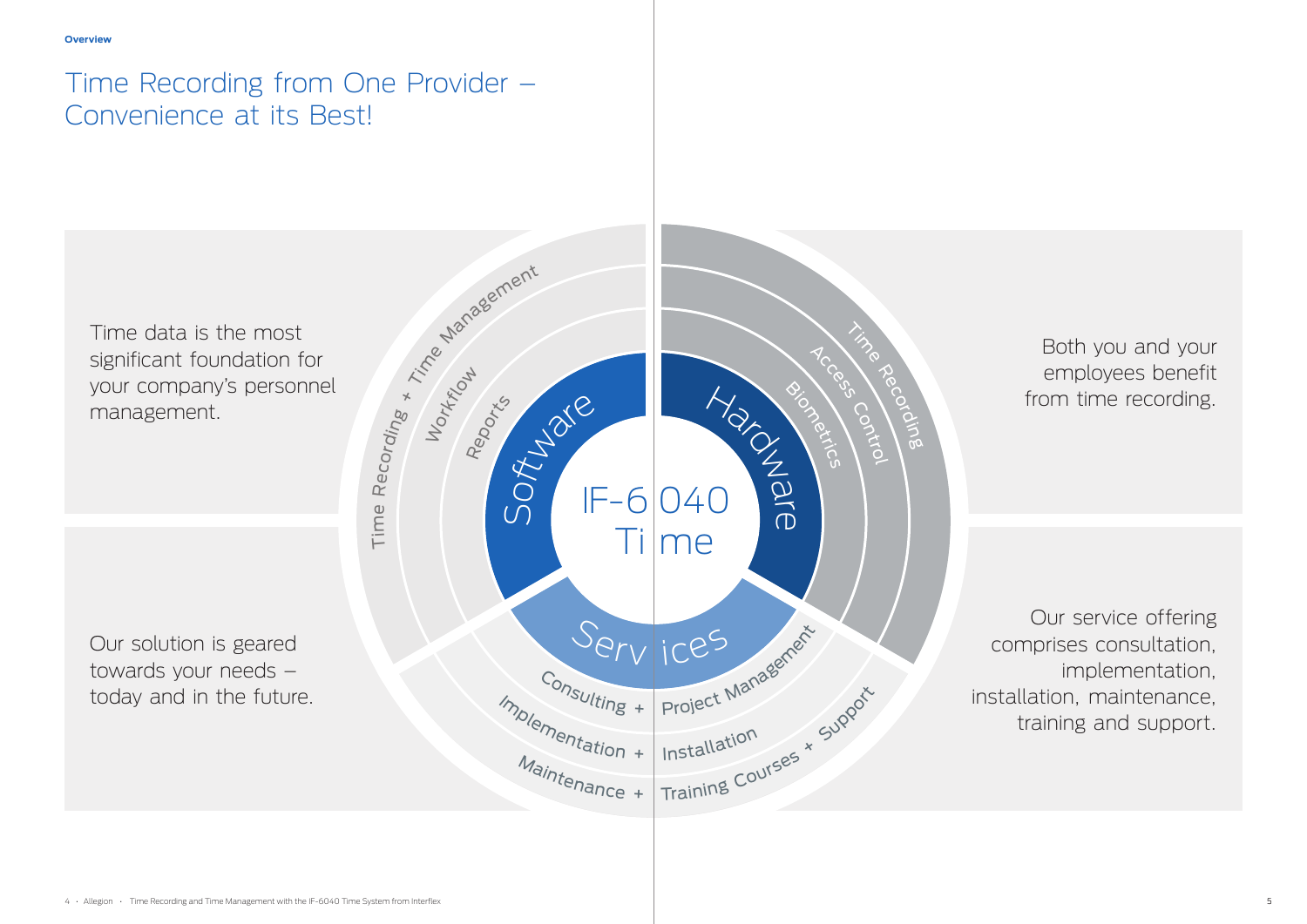















**Time recording from the employee's** 

**point of view** 

## Employees, who record their work times,

are more motivated:

• Personal responsibility and

self-dependence due to employee

self-service

• Work-life balance due to flexitime

Why applicants prefer companies with a

time recording system:





• Appreciation • Equality

- Transparency
- Professionalism

#### **Time recording from the company's point of view**

Time data provides the basis for payroll accounting:

- Transfer of data to payroll system
- Automatic recalculation when corrections are made
- Consideration of different work-time models, such as part-time, fixed and flexible working hours

Time data provides the basis for sound management decisions:

- Do any additional positions need to be filled?
- Is restructuring necessary due to overstaffing or understaffing?

In accordance with the law and the company's rules:

- Minimum wage law
- Regular working hours (regulated by law)

• Company or collective agreements

More transparency leads to more

employee satisfaction:

- Fairness
- Flexibility
- Reduced workload





# Everyone Benefits from Time Recording!

Reduced Workload:

- Faster processing of vacation requests and time corrections
- Overview of attendances and absences
- Convenient absence scheduling and fast workflows

#### Staff retention: Once you go flexitime, you will never go back.

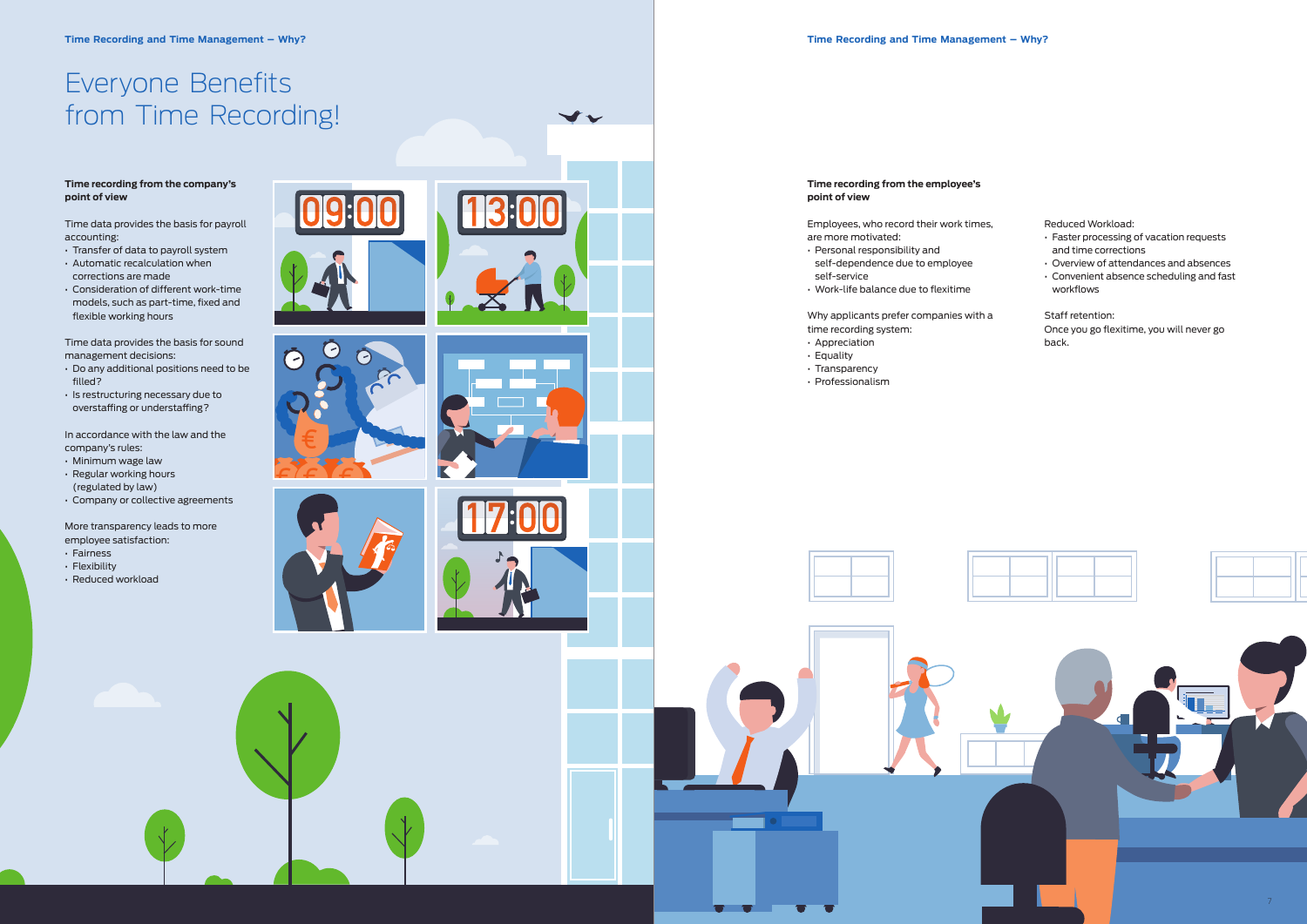

8 • Allegion • Time Recording and Time Management with the IF-6040 Time System from Interflex 9







# It's Never Been Easier!

#### **Complete focus on the user**

- You want a user-friendly solution?
- You want a self-explanatory system?
- You want a state-of-the-art user
- interface that works intuitively like an app?

#### **IF-6040 Time stands for user-friendliness.**

#### **Numerous features for maximum convenience**

- Individually customizable login page and dashboard with the user's favorite features
- Search with automatic suggestions
- Management of favorites
- Recovery of last session

#### **With employee self-service, employees take their time into their own hands**

- Time recording anytime and anywhere • Absence time requests
- (e.g. vacation, business trip) • Correction of work times
- Less work for personnel department and supervisors
- Reduction of costs and errors
- Consistent overview of time data

#### **"Time recording to go, please"**

- Employees also record their work times on their mobile devices
- Work time data is significantly more up-to-date due to seamless data
- recording while on the go • Work outside of the office - no problem at all: Home office, field work, construction sites
- Complete range of functions on smart
- phones, tablets, etc. • Responsive design for convenient
- operation

- 
- 
- 
-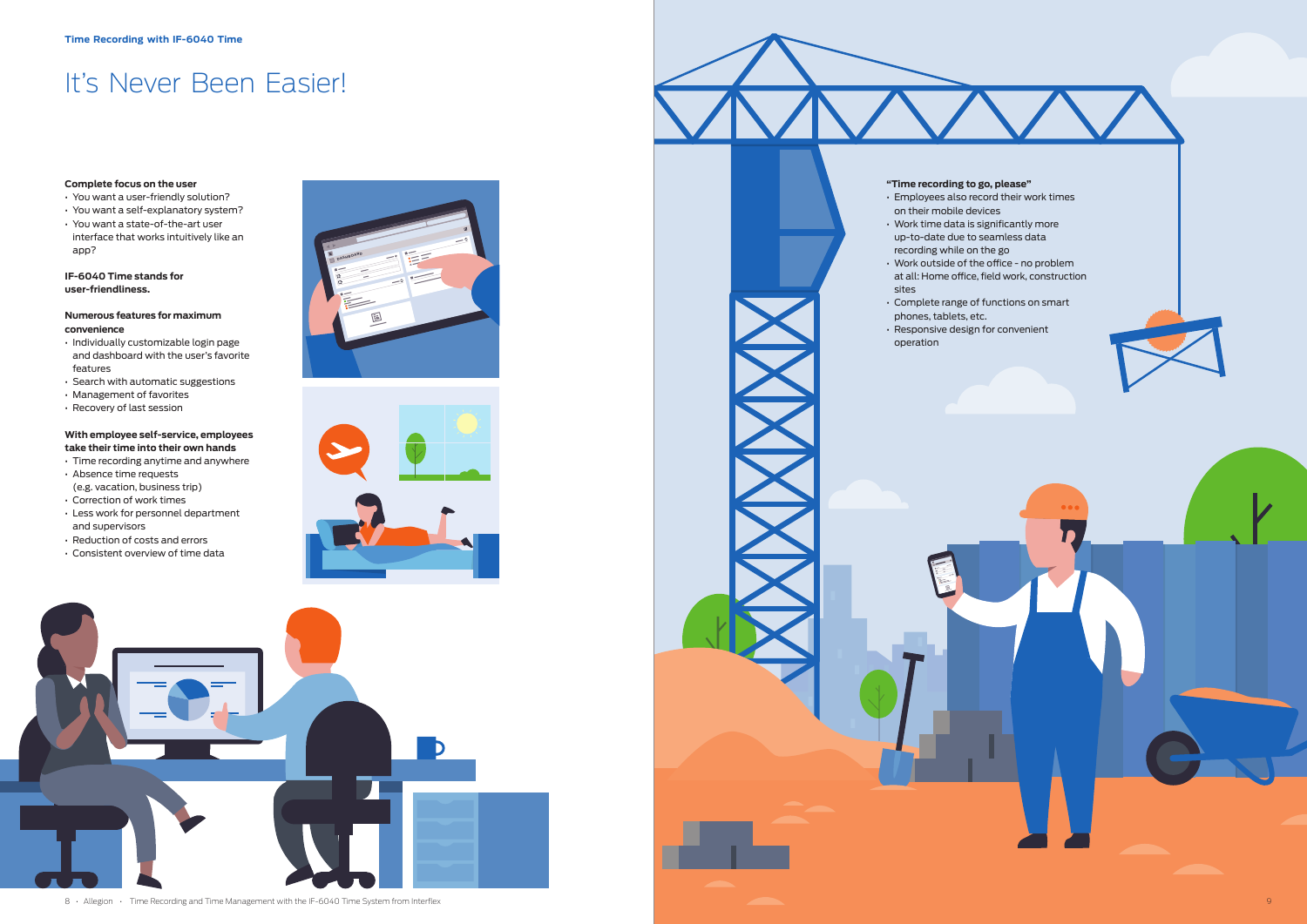# Things Run Smoothly with Workflows! Things Run Smoothly with Workflows!







#### **Workflow Workflow**

Service technician, Paul Miller, accidentally clocked out instead of specifying off-site work. Does he need to worry about the lost time? Not at all! Mr. Miller can correct his work times at any time. Once his supervisor approves his request for correction, the new data is automatically credited to his time account.

In the middle of the year, Kathy Green, an employee in production, is still entitled to more than half of her vacation days. The next six months promise to be a busy one for the company. Kathy therefore decides she would like to have her rendered overtime credit paid out to her. Is that possible? Yes! As soon as the personnel department approves her request, the data is automatically transmitted to the payroll system.



Annette Brown, a customer service representative from Stuttgart, needs to attend an important meeting in Hamburg very early on Monday morning. She wants to already make her way to Hamburg on Sunday to make sure that she gets there on time. Is Annette allowed to start her business trip outside her regular working hours from Monday to Friday?

In some cases, several approvers, such as an employee's supervisor or the works council, are required to grant approval. Do they all agree? If so, Annette can attend her appointment with a good conscience.

Software specialist, Tim Schulz, has accrued a significant amount of overtime and requests compensatory time off from work. Is that okay with his supervisor? If so, nothing can get in the way of his day off.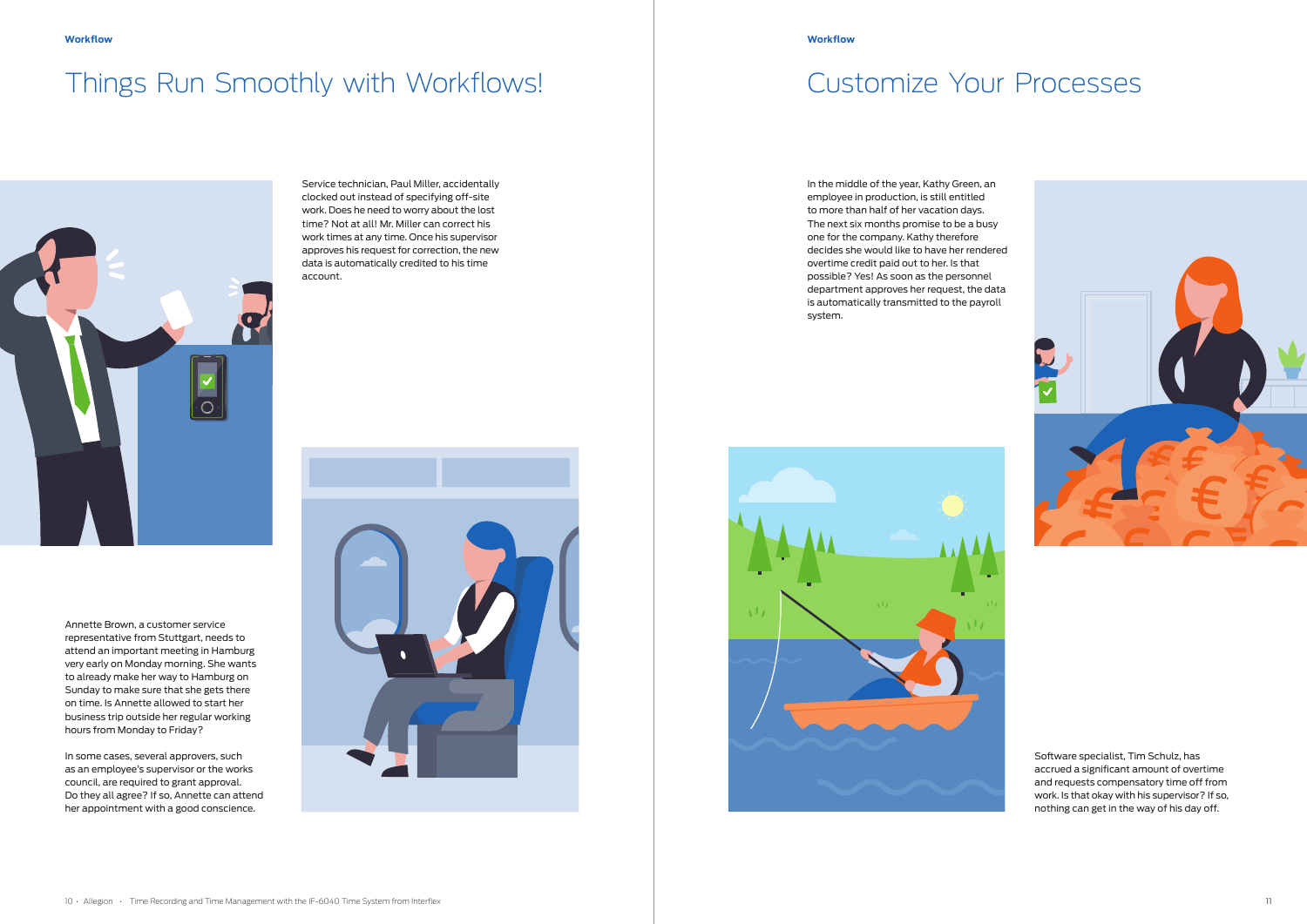VACATION DAYS PER DEPARTMENT 100 150 JAN. FEB. MAR. APR. MAY JUN. JUL. AUG. SEP. OCT. NOV. DEC. **Production** Development **Office** work







## You Know Where the Road is Headed! Now the there Standard or Customized –

# Reports Help You Keep Track!

You decide how work times are to be evaluated in your company. In the graphical display, you can identify whether productivity, fluctuations or absences are critical, normal or good. Never get lost in a jungle of data again!

At one point every year, the focus is on remaining vacation. The absence overview provides you with information on the number of vacation days your employees are still entitled to. React to vacation-related accruals in a timely manner!

 $\partial$ 

The group calendar also provides valuable information on the attendance and absence of employees within different departments. Absence scheduling made easy!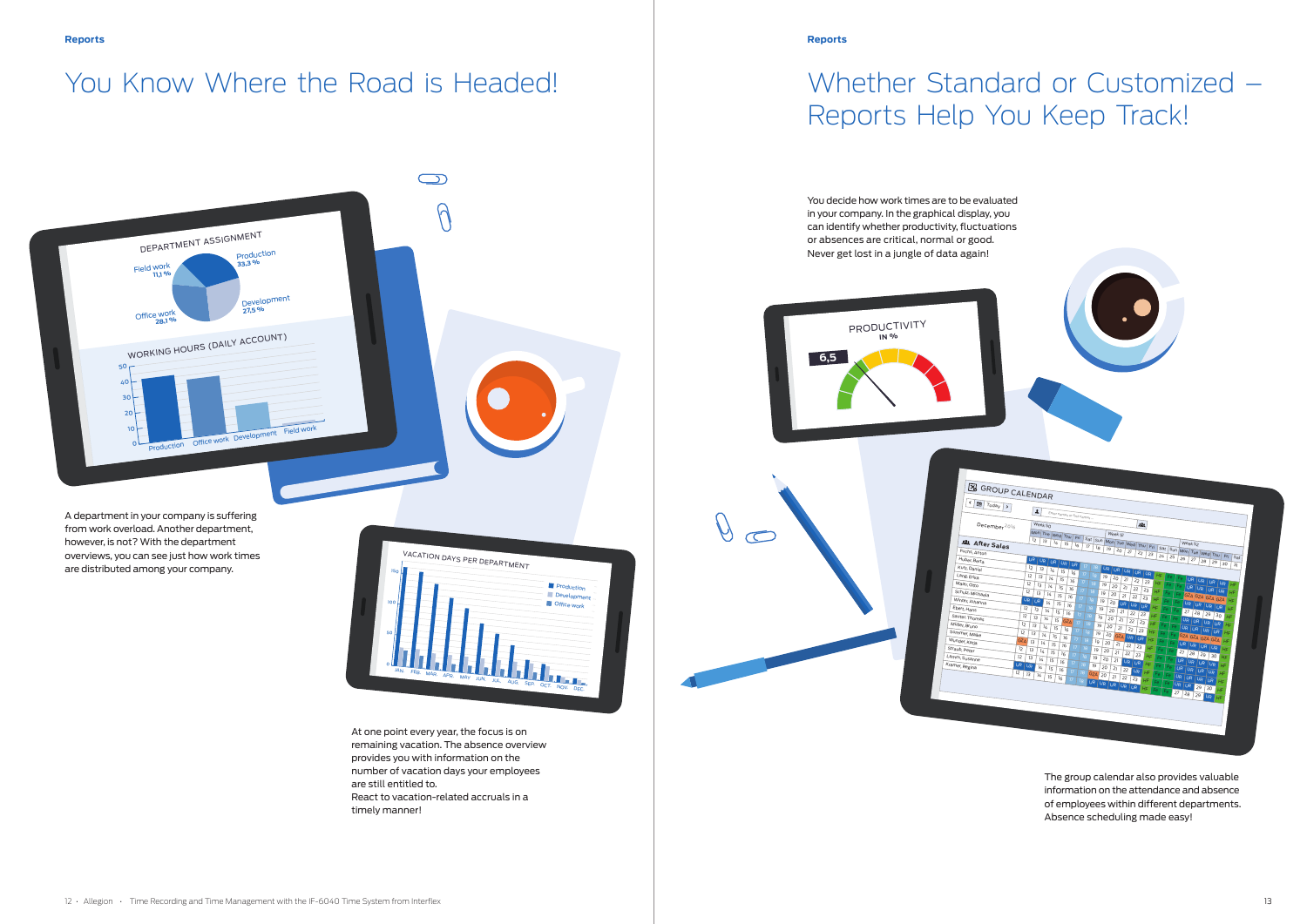**System Introduction**

Our employees introduce the Interflex system on a step-by-step basis:

1. Installation 2. Configuration 3. Initial operation

#### **Training Courses**



Selected topics are covered in courses that systematically build upon one another. In small groups, we introduce our system to your employees and help them become more comfortable with it. We offer standard courses in a positive learning environment as well as customized training courses at your site.



## **Project Management**



Specially trained and certified project managers get the jobs done on time.

## **Consulting**



Our expert consultants provide targeted assistance in the core business fields of access control, time & attendance recording and workforce management.

## Interflex – Services from a Single Source

**Hardware Installation**

The hardware is installed on your site by

our trained technical personnel.



Our maintenance offer for software and hardware will be tailored to your individual

 $\left( \begin{matrix} \bullet \ \bullet \end{matrix} \right)$ 

needs.

#### **Support**

The members of our After Sales Team will be glad to answer any questions:

## **Germany: Email address for technical inquiries:** 00 8000 2000 951 STM.support@allegion.com

**Austria: Email address for sales inquiries:** 00 8000 2000 951 STM.sales@allegion.com



Interflex Datensysteme GmbH Zettachring 16 • 70567 Stuttgart (Germany) Telephone: +49 711 1322-0 • Fax: +49 711 1322-111 Email: Interflex.info@allegion.com